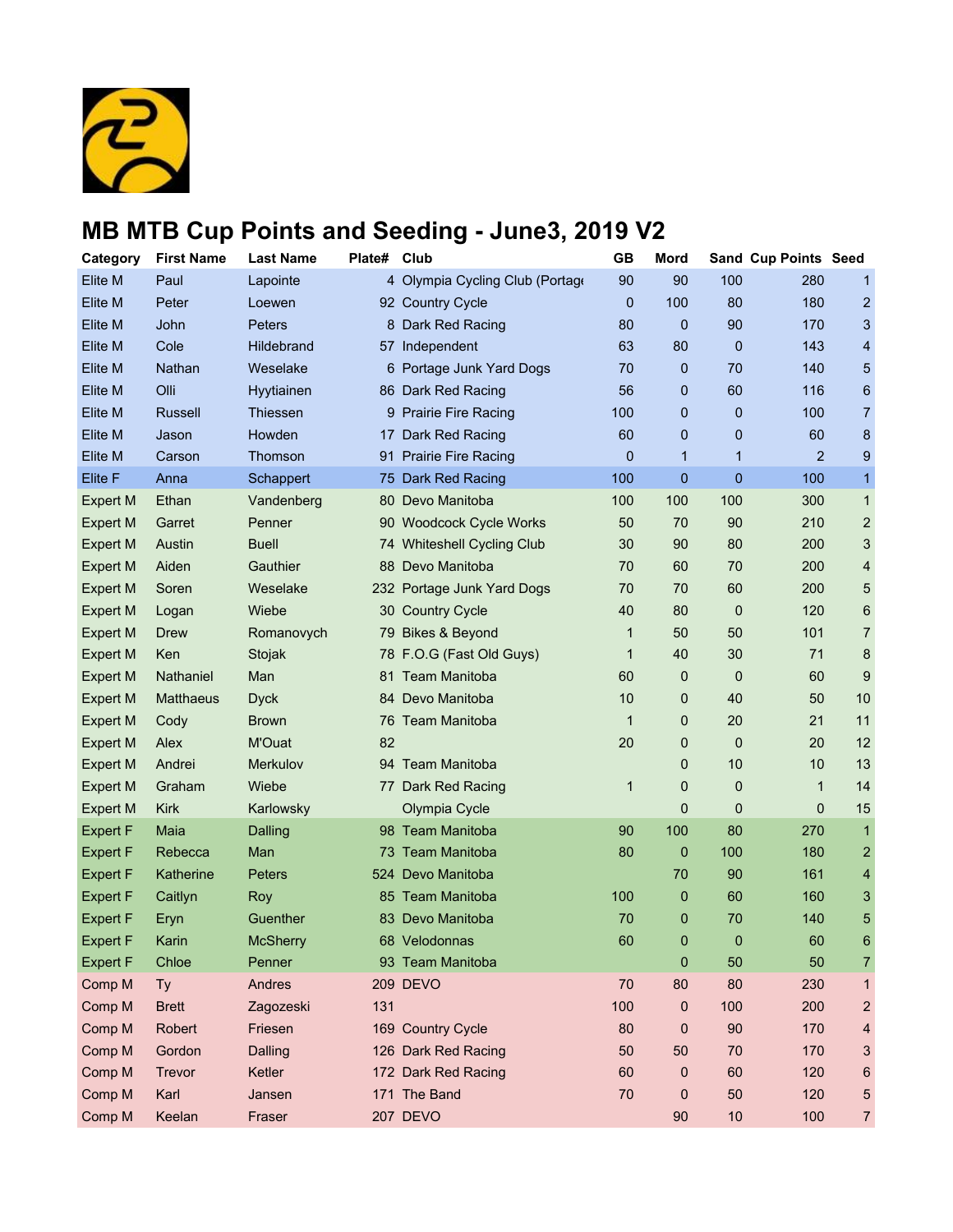

| Category       | <b>First Name</b> | <b>Last Name</b> | Plate# | Club                              | <b>GB</b>    | <b>Mord</b>  |                  | Sand Cup Points Seed |                |
|----------------|-------------------|------------------|--------|-----------------------------------|--------------|--------------|------------------|----------------------|----------------|
| Comp M         | <b>Mark</b>       | Seel             | 134    |                                   | $\mathbf{1}$ | 70           | 20               | 91                   | 8              |
| Comp M         | Jeff              | vanRosmalen      | 123    |                                   | 90           | $\mathbf 0$  | 0                | 90                   | 9              |
| Comp M         | Jordon            | <b>Banman</b>    |        | 118 Country Cycle                 | 40           | 40           | 0                | 80                   | 10             |
| Comp M         | Gavin             | Faurschou        |        | 233 ABES                          |              | 70           | 0                | 70                   | 11             |
| Comp M         | Robert            | Friesen          |        | 169 Country Cycle                 |              | 60           | 0                | 60                   | 12             |
| Comp M         | Tommy             | Slymkevich       |        | 133 F.O.G (Fast Old Guys)         | $\mathbf 1$  | 10           | 40               | 51                   | 13             |
| Comp M         | <b>Marc</b>       | Proulx           |        | 108 Alter Ego Cycling Club        | 20           | 0            | 30               | 51                   | 14             |
| Comp M         | Jon               | Guenther         |        | 173 Dark Red Racing               | 30           | 0            | $\mathbf{1}$     | 31                   | 15             |
| Comp M         | Steven            | Wiebe            |        | 234 ABES                          |              | 30           | 0                | 30                   |                |
| Comp M         | Teagan            | Algeo            |        | 132 Birch Mountain Club           | 1            | 20           | 1                | 22                   |                |
| Comp M         | Jiri              | Skopalek         |        | 135 Alter Ego Cycling Club        | 10           | 0            | 1                | 11                   |                |
| Comp M         | Andrew            | Romanovych       |        | 130 F.O.G (Fast Old Guys)         | 1            | 0            | 1                | $\mathbf 2$          |                |
| Comp M         | Kenton            | Frith            |        | 119 Bikes & Beyond KOM            | 1            | 0            | 1                | 2                    |                |
| Comp M         | Darcy             | <b>Beer</b>      |        | 107 F.O.G (Fast Old Guys)         | 1            | 0            | 1                | $\mathbf 2$          |                |
| Comp M         | <b>Brent</b>      | Muio             | 133    |                                   |              | 0            | 1                | 1                    |                |
| Comp M         | David             | Gerrard          |        | 115 Woodcock Cycle Works          | 1            | 0            | 0                | 1                    |                |
| Comp M         | Craig             | Crowter          | 136    |                                   | 1            | 0            | 0                | 1                    |                |
| Comp M         | Jordan            | Kroeker          |        | 229 Country Cycle                 |              | $\mathbf{0}$ | 0                | 1                    |                |
| Comp F         | Nicola            | <b>Bistyak</b>   |        | 204 F.O.G (Fast Old Guys)         | 100          | 90           | 90               | 280                  | 1              |
| Comp F         | Mia               | Sawatsky         |        | 518 Country Cycle                 | 70           | 0            | 100              | 170                  | $\overline{2}$ |
| Comp F         | Emily             | Payne            |        | 215 Velodonnas                    | 90           | 0            | $\pmb{0}$        | 90                   | 3              |
| Sport Jr M     | Ewan              | <b>Dalling</b>   |        | 1548 Devo Manitoba                | 63           | $\mathbf{0}$ | 100              | 163                  | $\overline{1}$ |
| Sport Jr M     | <b>Tyler</b>      | Seitz            | 239    |                                   |              | 0            | 90               | 90                   | $\overline{2}$ |
| Sport Jr M     | Torin             | Frith            |        |                                   |              | 0            | $\mathbf{0}$     | 0                    |                |
| <b>Sport M</b> | Petr              | <b>Kares</b>     | 429    |                                   | 90           | 90           | 90               | 270                  | $\mathbf{1}$   |
| <b>Sport M</b> | <b>Steve</b>      | <b>Tiede</b>     | 306    |                                   |              | 80           | 80               | 160                  | $\overline{2}$ |
| Sport M        | Louis             | <b>Fleury</b>    |        | 432 Alter Ego                     | 70           | 30           | 50               | 150                  | 3              |
| Sport M        | Dave              | <b>Chennell</b>  | 413    |                                   | 40           | 0            | 70               | 110                  | 4              |
| <b>Sport M</b> | <b>Gilles</b>     | Paquette         |        | 531 Woodcock Cycle Works          |              | 0            | 100              | 100                  | 5              |
| <b>Sport M</b> | Rheal             | Aquin            |        | 326 BMTB                          | 100          | 0            | $\mathbf 0$      | 100                  | 6              |
| <b>Sport M</b> | Dustin            | Krahn            |        | 435 The Band                      | 80           | $\mathbf{0}$ | 0                | 80                   | $\overline{7}$ |
| <b>Sport M</b> | <b>Mike</b>       | Vandale          |        | 427 Woodcock Cycle Works          | 30           | 0            | 40               | 70                   | 8              |
| Sport M        | Leon              | <b>Hendrickx</b> |        | 530 Country Cycle                 |              | 70           | $\mathbf 0$      | 70                   | 9              |
| <b>Sport M</b> | <b>Tye</b>        | <b>Beischer</b>  | 436    |                                   |              | 0            | 60               | 60                   | 10             |
| <b>Sport M</b> | Fernie            | Conrad           | 424    |                                   | 60           | 0            | $\boldsymbol{0}$ | 60                   | 11             |
| <b>Sport M</b> | Chris             | Wolfenden        | 422    |                                   |              | 60           | $\mathbf 0$      | 60                   | 12             |
| Sport M        | Curtis            | Guiboche         |        | 428 Olympia Cycle & Ski (St Mary' | 20           | 1            | 30               | 51                   | 13             |
| <b>Sport M</b> | <b>Derrek</b>     | Johnson          | 423    |                                   | 50           | 0            | 0                | 50                   | 14             |
| Sport M        | <b>Matthew</b>    | <b>Sliff</b>     |        | 529 Country Cycle                 |              | 50           | $\mathbf 0$      | 50                   | 15             |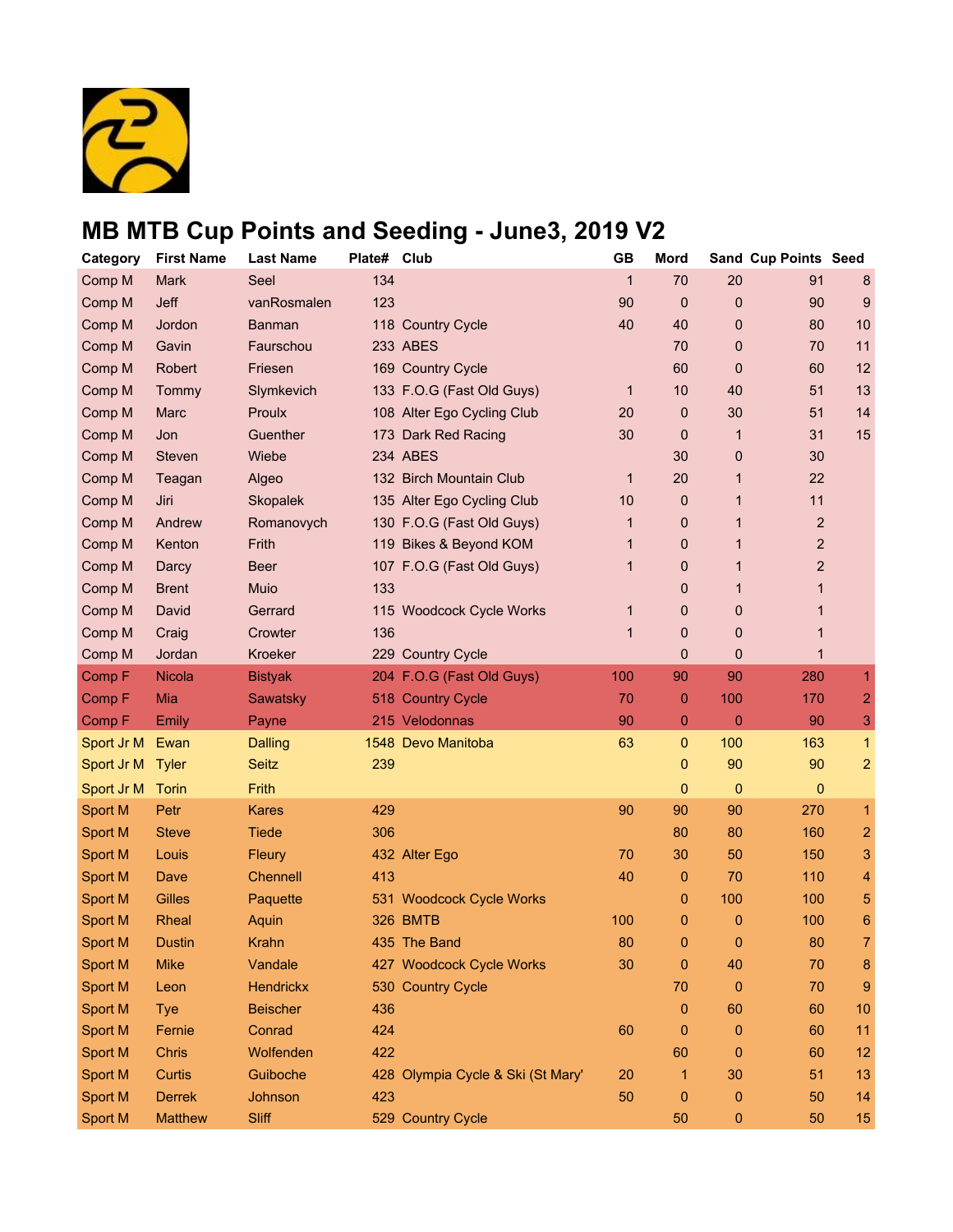

| Category       | <b>First Name</b> | <b>Last Name</b>      | Plate# | Club                              | <b>GB</b>    | Mord         |             | Sand Cup Points Seed    |                |
|----------------|-------------------|-----------------------|--------|-----------------------------------|--------------|--------------|-------------|-------------------------|----------------|
| Sport M        | <b>Bill</b>       | Algeo                 |        | 418 Birch Mountain Club           | $\mathbf{1}$ | 40           | 1           | 42                      |                |
| Sport M        | Jonathan          | <b>Borland</b>        |        | 316 Alter Ego Cycling Club        | 10           | 20           | 0           | 30                      |                |
| <b>Sport M</b> | <b>Brad</b>       | Gauthier              |        | 420 Woodcock Cycle Works          | 1            | $\mathbf{1}$ | 20          | 22                      |                |
| <b>Sport M</b> | John              | Malcolm               |        | 314 Alter Ego                     |              | 10           | 10          | 20                      |                |
| Sport M        | Kirby             | <b>McGowan</b>        | 536    |                                   | 1            | 1            | 1           | 3                       |                |
| Sport M        | Don               | Rose                  |        | 300 Woodcock Cycle Works          | 1            | 1            | 1           | 3                       |                |
| Sport M        | Chad              | <b>Gillis</b>         |        | 431 Portage Junk Yard Dogs        |              | 1            | 1           | 3                       |                |
| Sport M        | Andrew            | Cull                  | 434    |                                   |              | 0            | 1           | $\overline{c}$          |                |
| <b>Sport M</b> | <b>Makseim</b>    | Ruday                 | 538    |                                   | 1            | 0            | 1           | $\overline{\mathbf{c}}$ |                |
| Sport M        | <b>Travis</b>     | <b>Milkawski</b>      | 407    |                                   |              | $\mathbf{0}$ | 1           | $\overline{a}$          |                |
| Sport M        | <b>Dale</b>       | <b>Madill</b>         |        | 425 Olympia Cycle & Ski (St Mary' |              | 0            | 1           | 2                       |                |
| Sport M        | <b>Brent</b>      | <b>Brennall</b>       |        | 421 Olympia Cycle & Ski (St Mary' | 1            | 0            | 0           | 1                       |                |
| <b>Sport M</b> | Larry             | <b>Stefenek</b>       | 426    |                                   | 1            | $\mathbf{0}$ | 0           | 1                       |                |
| <b>Sport M</b> | <b>Rob</b>        | <b>Teittorst</b>      |        | 518 Tread the Thunder             |              | 1            | 0           | 1                       |                |
| <b>Sport M</b> | Gordan            | <b>Blackburd</b>      |        | 433 Olympia Cycling Club (Portage | 0            | 0            | 0           | 1                       |                |
| Sport F        | Donna             | Sulz                  |        | 500 Velodonnas                    | 70           | 90           | 60          | 220                     | 1              |
| Sport F        | Carmen            | <b>Bergeron</b>       |        | 527 Velodonnas                    | 100          | 0            | 100         | 200                     | 2              |
| Sport F        | <b>Tracy</b>      | <b>Drew</b>           |        | 528 Velodonnas                    | 90           | 0            | 90          | 180                     | 3              |
| Sport F        | Vanessa           | <b>Peters</b>         |        | 517 Dark Red Racing               |              | 100          | 80          | 180                     | 4              |
| Sport F        | April             | Gobert                |        | 521 Velodonnas                    | 60           | 70           | 50          | 180                     | 5              |
| Sport F        | Gillian           | Cooper                |        | 539 Velodonnas                    |              | 80           | 70          | 150                     | 6              |
| Sport F        | France            | <b>Blais-Shiokawa</b> | 513    |                                   | 80           | 0            | $\mathbf 0$ | 80                      | 7              |
| Sport F        | Joanne            | <b>Sanders</b>        |        | 522 Velodonnas                    | 50           | 0            | 0           | 50                      | 8              |
| Sport F        | Sandra            | <b>Ott</b>            |        | 523 Velodonnas                    | 40           | 0            | 0           | 40                      | 9              |
| <b>U17 M</b>   | <b>Ben</b>        | <b>Wiens</b>          |        | 1718 Country Cycle                |              | 100          | $\pmb{0}$   | 100                     | 1              |
| <b>U17 M</b>   | Ryder             | Chetyrbuk             |        | 1717 Daughin Derailleurs          |              | 90           | 0           | 90                      | $\overline{c}$ |
| U15 M          | Adam              | Smith                 |        | 1526 Devo Manitoba                | 80           | 100          | 80          | 260                     | 1              |
| U15 M          | Lucas             | Thompson              |        | 1543 Country Cycle                | 50           | 90           | 100         | 240                     | 2              |
| <b>U15 M</b>   | <b>Blake</b>      | <b>Stefanec</b>       |        | 1537 Devo Manitoba                | 70           | 80           | 90          | 240                     | 3              |
| U15 M          | Jackson           | Smith                 |        | 1527 Devo Manitoba                | 40           | 70           | 60          | 170                     | 4              |
| U15 M          | Loic              | Savard                |        | 1539 Devo Manitoba                | 30           | 50           | 70          | 150                     | 5              |
| <b>U15 M</b>   | Alex              | Kares                 |        | 1519 Wolseley Wheels              | 20           | 30           | 50          | 100                     | 6              |
| U15 M          | Kash              | Henkleman             | 1549   |                                   |              | 60           | 0           | 60                      | 7              |
| U15 M          | Adam              | <b>Dyck</b>           |        | 1541 Bikes & Beyond KOM           | 60           | 0            | 0           | 60                      | 8              |
| <b>U15 M</b>   | Kyle              | Zorniak               |        | 1513 Devo Manitoba                | 10           | 40           | 0           | 50                      | 9              |
| U15 M          | Duncan            | McGowan               |        | 1544 Wolseley Wheels              | 1            | 0            | 40          | 41                      | 10             |
| U15 M          | Simon             | Chin                  | 1542   |                                   | 1            | 0            | 0           | 1                       | 11             |
| <b>U15 M</b>   | Jessee            | Conrad                | 1540   |                                   | 1            | 0            | 0           | 1                       | 12             |
| <b>U15 F</b>   | Naomi             | Wiens                 |        | 152 Country Cycle                 |              | 100          | 0           | 100                     | $\mathbf{1}$   |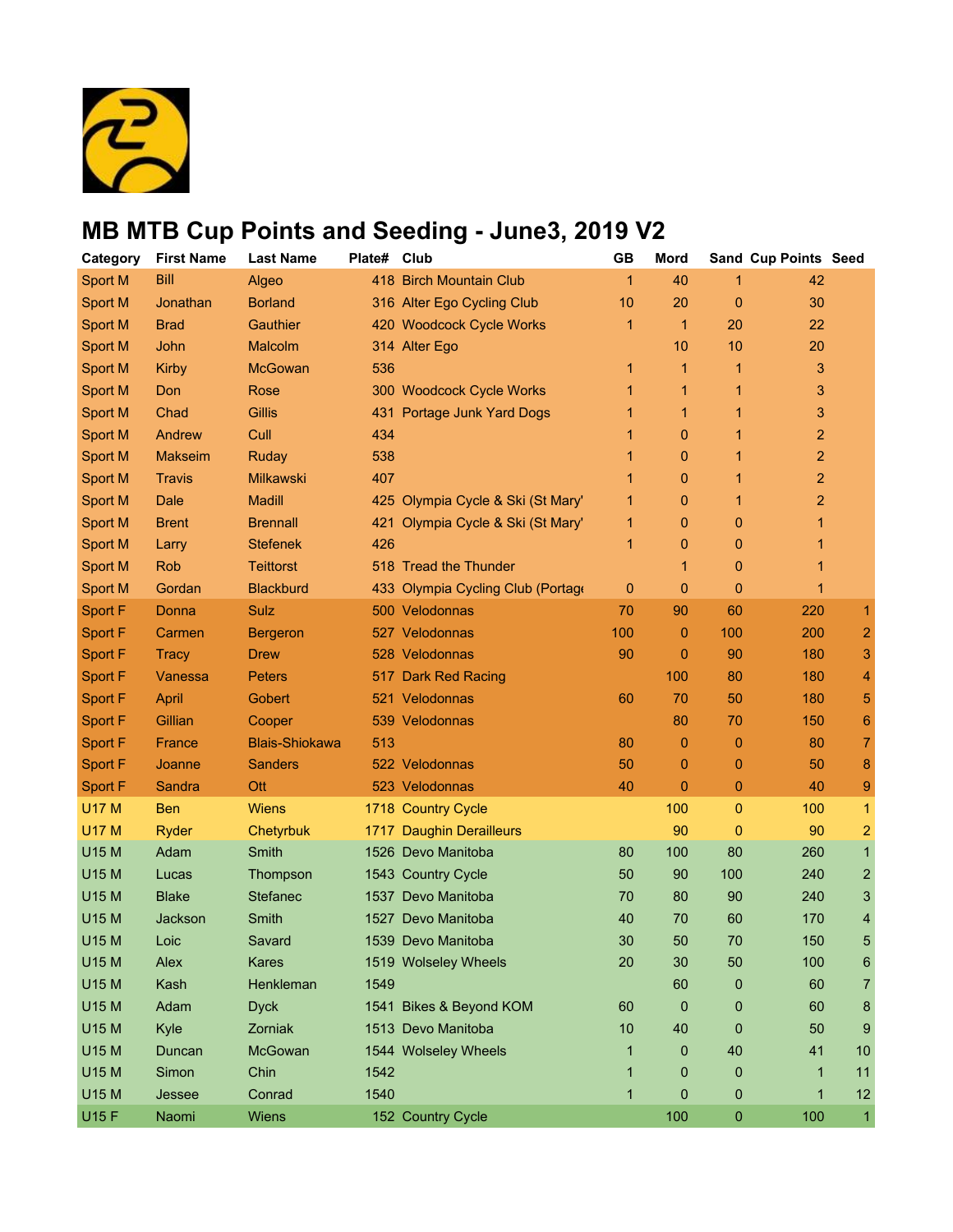

| Category     | <b>First Name</b> | <b>Last Name</b> | Plate# | Club                             | <b>GB</b> | Mord           |        | Sand Cup Points Seed |                |
|--------------|-------------------|------------------|--------|----------------------------------|-----------|----------------|--------|----------------------|----------------|
| <b>U13 F</b> | Aimee             | Gauthier         |        | 1374 Alter Ego Cycling Club KOM  | 90        | 100            | 100    | 290                  | 1              |
| <b>U13 F</b> | Kate              | Sawatsky         |        | 1391 Country Cycle Kids Of Mud   | 100       | 90             | 90     | 280                  | 2              |
| <b>U13 M</b> | Ethan             | Robichaud        |        | 1384 Alter Ego Cycling Club      | 100       | 100            | 100    | 300                  | 3              |
| <b>U13 M</b> | Caden             | Crowter          | 1348   |                                  | 80        | 90             | 90     | 260                  | 4              |
| <b>U13 F</b> | <b>Tylie</b>      | Fraser           |        | 1350 Olympia St. Mary's Road KON |           | 80             | 80     | 160                  | 5              |
| <b>U13 M</b> | <b>Nicholas</b>   | Carriere         | 1383   |                                  | 60        | 70             | 60     | 190                  | 6              |
| <b>U13 F</b> | Zyra              | Manuel-Kurdziel  |        | 1381 Bikes & Beyond KOM          | 80        | 70             | 0      | 150                  | $\overline{7}$ |
| <b>U13 M</b> | Mason             | Gillis           |        | 1387 Portage Junk Yard Dogs      | 50        | 80             | 50     | 180                  | 8              |
| <b>U13 F</b> | Joanna            | <b>Braun</b>     |        | 1379 Wolseley Wheels KOM         | 60        | 30             | 70     | 160                  | $\overline{9}$ |
| <b>U13 F</b> | Abby              | Guenther         |        | 1392 Wolseley Wheels KOM         | 70        | 1              | 60     | 131                  | 10             |
| <b>U13 M</b> | Adrian            | <b>Braun</b>     |        | 1378 Wolseley Wheels KOM         | 0         | 60             | 70     | 130                  | 11             |
| <b>U13 M</b> | <b>Marcus</b>     | Heubner          |        | 1388 Wolseley Wheels KOM         | 90        | $\mathbf 0$    | 0      | 90                   | 12             |
| <b>U13 M</b> | Rainer            | <b>Peters</b>    |        | 1354 Wolseley Wheels KOM         | 70        | 50             | 0      | 120                  | 13             |
| <b>U13 M</b> | <b>Rhys</b>       | Guenther         | 1395   |                                  | 0         | $\mathbf 0$    | 80     | 80                   | 14             |
| <b>U13 F</b> | Laura             | Schwarz          |        | 1399 Portage Junk Yard Dogs      |           | 60             | 40     | 100                  | 15             |
| <b>U13 F</b> | <b>Mischa</b>     | Frykoda          |        | 1716 Prairie Mountain Cycling    |           | 50             | 0      | 50                   |                |
| <b>U13 M</b> | Jakob             | <b>Duester</b>   |        | 1380 Steinbach KOM               | 20        | $\mathbf{0}$   | 40     | 60                   |                |
| <b>U13 M</b> | Andre             | <b>Barnabe</b>   |        | 1385 Alter Ego Cycling Club KOM  | 40        | 0              | 0      | 40                   |                |
| <b>U13 F</b> | Anika             | <b>Wiens</b>     |        | 1715 Country Cycle               |           | 40             | 0      | 40                   |                |
| <b>U13 M</b> | Darren            | Conrad           | 1383   |                                  | 30        | $\mathbf 0$    | 0      | 30                   |                |
| <b>U13 F</b> | AnaLeigh          | Klassen          |        | 1386 Bikes & Beyond KOM          | 40        | 20             | 50     | 110                  |                |
| <b>U13 F</b> | <b>Whitley</b>    | <b>Stefanec</b>  |        | 1376 Olympia St. Mary's Road KON | 50        | 1              | 0      | 51                   |                |
| U13 M        | Rylan             | <b>Dufresne</b>  |        | 1719 Portage Junk Yard Dogs      | 0         | $\mathbf 0$    | 30     | 30                   |                |
| <b>U13 F</b> | Hannah            | <b>Beer</b>      |        |                                  |           | $\mathbf{0}$   | 0      | 0                    |                |
| <b>U13 M</b> | Simon             | <b>Skopalek</b>  |        |                                  | 0         | $\overline{0}$ | 0      | $\mathbf{0}$         |                |
| <b>U13 M</b> | Evan              | Giesrecht        |        | 1373 Steinbach KOM               | 1         | 1              | 0      | $\overline{c}$       |                |
| <b>U13 M</b> | <b>Miguel</b>     | Gauthier         |        |                                  | 0         | 1              | 0      | 1                    |                |
| <b>U13 M</b> | Layne             | Wolfenden        |        |                                  | 0         | 1              | 0      | $\mathbf 1$          |                |
| <b>U13 F</b> | Josee             | Guiboche         |        | 1377 Olympia St. Mary's Road KON | 30        | 0              | 0      | 30                   |                |
| <b>U13 F</b> | Amelia            | Uhmann           | 1393   |                                  | 20        | 0              | 0      | 20                   |                |
| <b>U13 M</b> | Ethan             | Chin             | 1390   |                                  | 10        | $\overline{0}$ | 0      | 10                   |                |
| <b>U11 M</b> | Patrick           | Desjardine       |        | 1150 Alter Ego                   | 100       | 100            | 100    | 300                  | 1              |
| <b>U11 M</b> | <b>Matyas</b>     | <b>Kares</b>     |        | 1133 Wolseley Wheels KOM         | 80        | 70             | 80     | 230                  | 2              |
| <b>U11 F</b> | Pinja             | Hyytiainen       |        | 1192 Wolseley Wheels KOM         | 100       | 100            | 100    | 300                  | 3              |
| <b>U11 M</b> | Tayvan            | <b>Scheepers</b> | 1181   |                                  | 90        | 40             | 90     | 220                  | 4              |
| <b>U11 F</b> | Sidonie           | Klassen          |        | 1178 Bikes & Beyond KOM          | 80        | 90             | 90     | 260                  | 5              |
| <b>U11 M</b> | Lev               | Frykoda          |        | 1546 Prairie Mountain Cycling    |           | 90             | 50     | 140                  | 6              |
| <b>U11 F</b> | Leah              | <b>Duester</b>   |        | 1187 Steinbach KOM               | 90        | 0              | 80     | 170                  | 7              |
| <b>U11 M</b> | Robin             | Schwarz          |        | 1199 Portage Junk Yard Dogs      |           | 60             | $70\,$ | 130                  | $\bf 8$        |